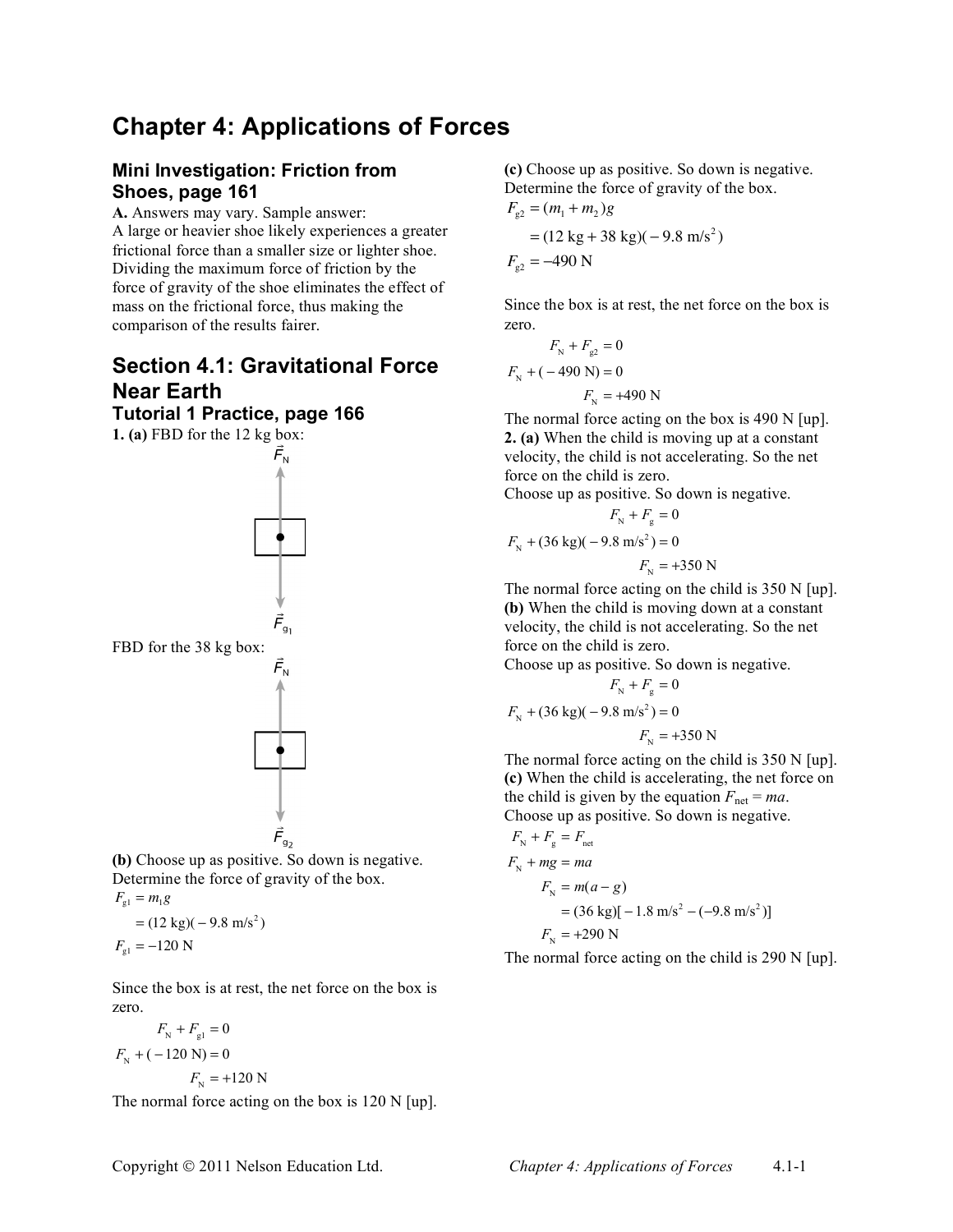**3.** When the person is accelerating upward, the net force on the person is given by  $F_{\text{net}} = ma$ .

Choose up as positive. So down is negative.

$$
F_{N} + F_{g} = F_{net}
$$
  
\n
$$
F_{N} + mg = ma
$$
  
\n
$$
a = \frac{F_{N} + mg}{m}
$$
  
\n
$$
= \frac{+840 \text{ N} + (72 \text{ kg})(-9.8 \text{ m/s}^{2})}{72 \text{ kg}}
$$
  
\n
$$
a = +1.9 \text{ m/s}^{2}
$$

The acceleration of the person is  $1.9 \text{ m/s}^2$  [up]. **4.** Draw a FBD of the chandelier.



The chandelier is at rest. So the net force on the chandelier is zero.

Choose up as positive. So down is negative. !

 $\vec{F}_{\text{N}} + \vec{F}_{\text{g}} + \vec{F}_{\text{a}} = 0$ 

$$
F_{\rm N}
$$
 + (3.2 kg)(-9.8 m/s<sup>2</sup>) + 53 N = 0

 $F_{\rm N} = -22$  N

The normal force acting on the chandelier is 22 N [down].

#### **Section 4.1 Questions, page 167**

**1. (a)** According to Newton's second law, the net force acting on an object is given by the equation  $\vec{F}_{net} = m\vec{a}$ . In the absence of air resistance, the only force acting on a falling object is the force of gravity given by the equation  $F_g = mg$ .

For all objects, *ma* <sup>=</sup> *mg*

$$
a = g
$$

Therefore, in the absence of air resistance, all objects fall with the same acceleration *g*, which equals  $9.8 \text{ m/s}^2$  [down].

**2.** Air resistance increases with the cross-sectional area and the speed of an object. A person with an open parachute has a greater cross-sectional area than the person alone, so the net upward force exerted by the air on the person with an open parachute is greater than that on the person alone. As a result, the downward acceleration of the person with an open parachute is slower and so will be the terminal speed.

**3.** Since air resistance, friction caused by air, increases with the cross-sectional area, an object with larger cross-sectional area experiences more air resistance than an object with smaller crosssectional area and will fall more slowly in air. The gravitational field strength pulling an object downward, given by *mg*, increases with the mass of an object so a heavier object falls faster than a lighter object. So light objects with large crosssectional area fall more slowly in air than heavy objects with small cross-sectional area. **4.** As soon as the box leaves the plane, the box

accelerates downward due to gravity. The initial acceleration is  $9.8 / \text{ms}^2$  and its speed increases from 0 m/s. As the speed increases, the upward force of air resistance increases. The box with the parachute has a large cross-sectional area, so the air resistance could increase to the point when its magnitude is greater than the force of gravity, as shown by the FBDs below:



When the upward force of air resistance is greater than the downward force of gravity, the net force on the box is directed upward while the box is still falling downward. The acceleration changes direction and the speed of the box decreases. When the box breaks free from the parachute, the air resistance on the box is so small that the only force acting on the box is the force of gravity. The box will be in free fall with an acceleration of 9.8  $\text{/ms}^2$ downward and its speed will increase.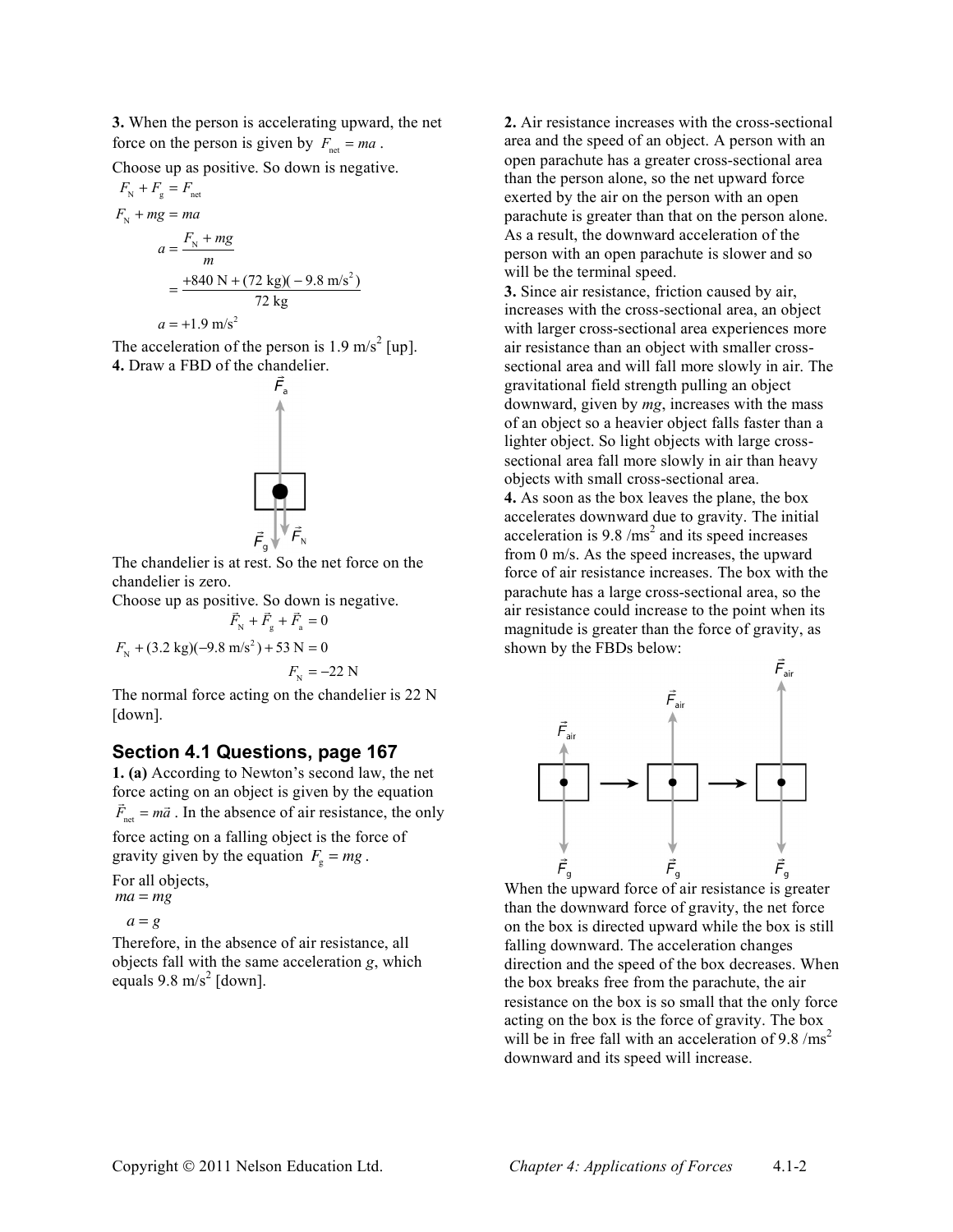**5. (a)** The mass of an object does not change with location or gravitational field strength. So the mass of the astronaut on the station is 74 kg.

**(b)** Weight of the astronaut on Earth's surface:  $F_{\rm g}$  = *mg* 

$$
= (74 \text{ kg}) \left( 9.8 \frac{\text{N}}{\text{kg}} \right)
$$

$$
F_{\text{g}} = 725.2 \text{N}
$$

Weight of the astronaut on the station:  $F_{\rm gs} = mg_{\rm s}$ 

$$
= (74 \text{ kg}) \left( 8.6 \frac{\text{N}}{\text{kg}} \right)
$$

 $F_{\rm gs}$  = 636.4 N (two extra digits carried)

Find the difference:  $725.2 N - 636.4 N = 89 N$ 

The difference between the astronaut's weight on Earth's surface and his weight on the station is 89 N.

**(c)** The weight of an object is dependent on its location and the magnitude of the gravitational field strength at that location, whereas the mass of an object is the quantity of matter in the object and is independent on its location or the magnitude of the gravitational field strength at that location. So the weight of the astronaut changes but not his mass.

**(d)** When the station accelerates upward, the astronaut experiences a pull downward on the station due to the force of gravity and feels heavier. When the station accelerates downward, the astronaut feels lighter. As the station orbits Earth, it accelerates downward to a point where the astronaut floats in the station (both the astronaut and the station are under free fall); the astronaut will appear weightless.

#### **6. Table 1**

| Latitude $(°)$ | Weight<br>of object<br>(N) | $\vec{g}$ (N/kg<br>$\lceil \text{down} \rceil$ | <b>Distance</b><br>from<br>Earth's<br>centre (km) |
|----------------|----------------------------|------------------------------------------------|---------------------------------------------------|
| $0$ (equator)  | 195.61                     | 9.7805                                         | 6378                                              |
| 30             | 195.87                     | 9.7934                                         | 6373                                              |
| 60             | 196.38                     | 9.8192                                         | 6362                                              |
| 90             | 196.64                     | 9.8322                                         | 6357                                              |
| (North Pole)   |                            |                                                |                                                   |

(a)  $196.64$  N –  $195.61$  N =  $1.03$  N

The difference in weight of the object from the equator to North Pole is 1.03 N.

**(b)** The weight changes at different latitudes because it depends on the location and the magnitude of Earth's gravitational field strength at that latitude. The gravitational field strength is greater at the North Pole, which is closer to Earth's centre than that at the equator, which is farther away from Earth's centre.

**(c)** The gravitational field strength increases with latitude because the greater the latitude (at the North Pole), the closer is the location from Earth's centre. As a result, the attraction by Earth's gravitational field increases.

**7. (a)** The mass of the cargo box will remain unchanged because the mass of an object is unaffected by its location or the magnitude of the gravitational field strength at that location. **(b)** Determine the force of gravity acting on the box. Choose up as positive. So down is negative.  $F_{\rm g}$  = *mg* 

$$
= (32.00 \text{ kg})(-9.8 \text{ N/kg})
$$

$$
F_{\rm g} = -310 \text{ N}
$$

The weight of the box on Earth's surface is 310 N. (c) Use the equation  $\vec{F}_{g} = m\vec{g}$  to determine the

gravitational field strength,  $\vec{g}_m$ , on the surface of the Moon. Choose up as positive. So down is negative.

$$
F_{\rm m} = mg_m
$$
  

$$
g_m = \frac{F_{\rm m}}{m}
$$
  

$$
= \frac{-52.06 \text{ N}}{32.00 \text{ kg}}
$$

 $g_m = -1.627 \text{ N/kg}$ 

The gravitational field strength on the surface of the Moon is 1.627 N/kg [down].